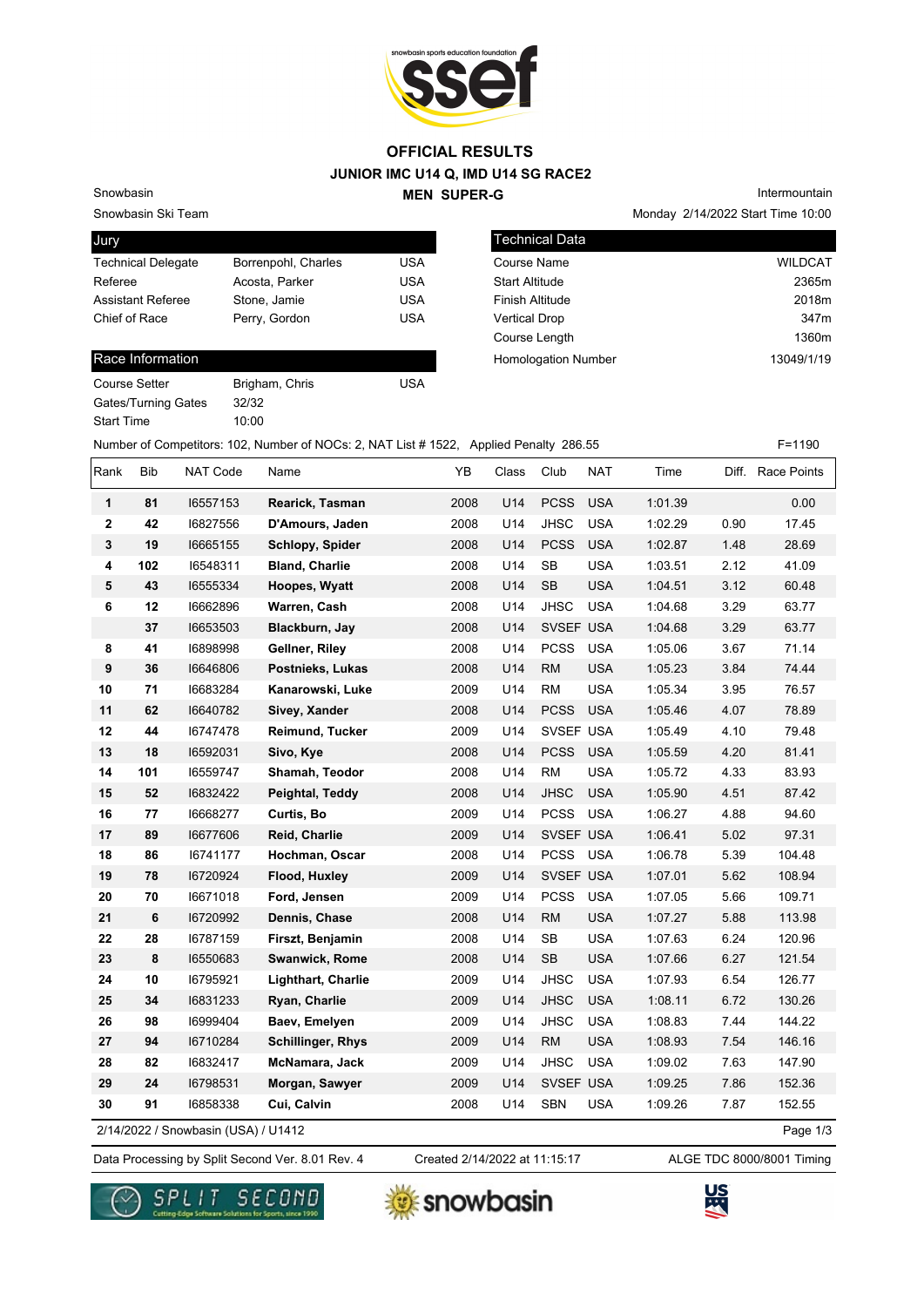## **JUNIOR IMC U14 Q, IMD U14 SG RACE2 MEN SUPER-G OFFICIAL RESULTS**

Snowbasin Ski Team

Snowbasin

# Intermountain

Monday 2/14/2022 Start Time 10:00

| Rank | Bib          | <b>NAT Code</b> | Name                        | YB   | Class | Club             | NAT                       | Time    |       | Diff. Race Points |
|------|--------------|-----------------|-----------------------------|------|-------|------------------|---------------------------|---------|-------|-------------------|
|      | 66           | 16821466        | Copeland, Finn              | 2008 | U14   | <b>PCSS</b>      | <b>USA</b>                | 1:09.26 | 7.87  | 152.55            |
| 32   | 85           | 16707008        | Higgins, Owen               | 2009 | U14   | SB               | <b>USA</b>                | 1:09.43 | 8.04  | 155.85            |
| 33   | 26           | 16711483        | <b>Boschetto, Auguste</b>   | 2009 | U14   | <b>PCSS</b>      | <b>USA</b>                | 1:09.62 | 8.23  | 159.53            |
| 34   | 55           | 16706577        | Hovey, Tommy                | 2009 | U14   | SVSEF USA        |                           | 1:09.87 | 8.48  | 164.38            |
| 35   | 61           | 16640977        | <b>Bush, Samuel</b>         | 2008 | U14   | <b>PCSS</b>      | <b>USA</b>                | 1:09.99 | 8.60  | 166.70            |
| 36   | 40           | 16905648        | Koeckeritz, Jack            | 2008 | U14   | <b>BBSEF USA</b> |                           | 1:10.08 | 8.69  | 168.45            |
| 37   | 90           | 16788804        | Lamb, Matthias              | 2008 | U14   | <b>BR</b>        | <b>USA</b>                | 1:10.09 | 8.70  | 168.64            |
| 38   | 99           | 16833075        | Beninga, Finn               | 2009 | U14   | <b>JHSC</b>      | <b>USA</b>                | 1:10.28 | 8.89  | 172.33            |
| 39   | 21           | 16835348        | <b>Barnett, Bard</b>        | 2009 | U14   | <b>JHSC</b>      | <b>USA</b>                | 1:10.65 | 9.26  | 179.50            |
| 40   | 73           | 16906282        | Liljenquist, Evan           | 2009 | U14   | <b>PCSS</b>      | <b>USA</b>                | 1:10.69 | 9.30  | 180.27            |
| 41   | 29           | 16790758        | Lassley, Oliver             | 2009 | U14   | SB               | <b>USA</b>                | 1:10.78 | 9.39  | 182.02            |
| 42   | 59           | 16738093        | Paulman, Fletcher           | 2008 | U14   | <b>SBN</b>       | <b>USA</b>                | 1:10.82 | 9.43  | 182.79            |
| 43   | 39           | 16954766        | Rice, Rex                   | 2009 | U14   | SB               | <b>USA</b>                | 1:11.00 | 9.61  | 186.28            |
| 44   | 92           | 16833305        | Ramage, Tyler               | 2009 | U14   | <b>JHSC</b>      | <b>USA</b>                | 1:11.26 | 9.87  | 191.32            |
| 45   | 27           | X7049267        | Germanaz, Aubin             | 2008 | U14   | <b>PCSS</b>      | $\boldsymbol{\mathsf{X}}$ | 1:11.54 | 10.15 | 196.75            |
| 46   | 72           | 16831268        | Hall, Whit                  | 2008 | U14   | <b>JHSC</b>      | <b>USA</b>                | 1:11.80 | 10.41 | 201.79            |
| 47   | $\mathbf{2}$ | 16633857        | Butrum, Alexander           | 2009 | U14   | <b>SB</b>        | <b>USA</b>                | 1:11.90 | 10.51 | 203.73            |
| 48   | 80           | 16715081        | Parker, Cortland            | 2009 | U14   | <b>SB</b>        | <b>USA</b>                | 1:11.95 | 10.56 | 204.70            |
| 49   | 95           | 17135857        | Patten, Parker              | 2007 | U16   | <b>JHSC</b>      | <b>USA</b>                | 1:11.96 | 10.57 | 204.89            |
| 50   | 56           | 16588893        | Harman, Devon               | 2008 | U14   | <b>SB</b>        | <b>USA</b>                | 1:12.00 | 10.61 | 205.67            |
| 51   | 31           | 16729343        | Schernthanner, Espen        | 2009 | U14   | SVSEF USA        |                           | 1:12.08 | 10.69 | 207.22            |
| 52   | 22           | 16803034        | <b>Ritter, Ashton</b>       | 2009 | U14   | <b>JHSC</b>      | <b>USA</b>                | 1:12.19 | 10.80 | 209.35            |
| 53   | 64           | 16614818        | Hanrahan, Andrew            | 2009 | U14   | <b>RM</b>        | <b>USA</b>                | 1:12.20 | 10.81 | 209.54            |
| 54   | 97           | 17048252        | Holman, Reid                | 2008 | U14   | SVSEF USA        |                           | 1:12.34 | 10.95 | 212.26            |
| 55   | 30           | 16708776        | Duffy, Luke                 | 2009 | U14   | SB               | <b>USA</b>                | 1:12.54 | 11.15 | 216.13            |
| 56   | 83           | 16917798        | Kandolin, Sage              | 2009 | U14   | <b>JHSC</b>      | <b>USA</b>                | 1:12.99 | 11.60 | 224.86            |
| 57   | 7            | 16835028        | Putnam, Zachary             | 2008 | U14   | <b>JHSC</b>      | <b>USA</b>                | 1:13.01 | 11.62 | 225.25            |
| 58   | 67           | 17110563        | <b>McBride, Kaichiro</b>    | 2009 | U14   | <b>JHSC</b>      | <b>USA</b>                | 1:13.03 | 11.64 | 225.63            |
| 59   | 38           | 16945903        | <b>Dulcich, Dominic</b>     | 2009 | U14   | SVSEF USA        |                           | 1:13.04 | 11.65 | 225.83            |
| 60   | 32           | 16717090        | Gilmour, Wyatt              | 2009 | U14   | SVSEF USA        |                           | 1:13.43 | 12.04 | 233.39            |
| 61   | 63           | 16618219        | Salinas, Jax                | 2008 | U14   | <b>RM</b>        | <b>USA</b>                | 1:13.67 | 12.28 | 238.04            |
| 62   | 15           | 16999057        | Klausmann, Lincoln          | 2008 | U14   | TVSEF USA        |                           | 1:13.75 | 12.36 | 239.59            |
| 63   | $\mathbf{1}$ | 16613219        | Sattelmeier, Oscar          | 2008 | U14   | PCSS USA         |                           | 1:13.78 | 12.39 | 240.17            |
| 64   | 16           | 16774088        | Lancaster, Max              | 2009 | U14   | MWSC USA         |                           | 1:13.79 | 12.40 | 240.36            |
| 65   | 93           | 16551336        | <b>Butterworth, William</b> | 2008 | U14   | SB               | <b>USA</b>                | 1:14.26 | 12.87 | 249.48            |
| 66   | 20           | 16842299        | Pruksirisombut, Steven      | 2009 | U14   | <b>PST</b>       | <b>USA</b>                | 1:14.36 | 12.97 | 251.41            |
| 67   | 79           | 16947563        | <b>McNally, Logan</b>       | 2009 | U14   | <b>PCSS</b>      | <b>USA</b>                | 1:14.41 | 13.02 | 252.38            |
| 68   | 13           | 16863143        | <b>Baudendistel, Sebe</b>   | 2009 | U14   | SB               | <b>USA</b>                | 1:14.72 | 13.33 | 258.39            |
| 69   | 88           | 16959878        | Ashmore, Elliott            | 2008 | U14   | <b>BBSEF USA</b> |                           | 1:14.75 | 13.36 | 258.97            |
| 70   | 100          | 16926408        | Moore, Jameson              | 2009 | U14   | <b>RM</b>        | USA                       | 1:14.77 | 13.38 | 259.36            |
| 71   | 3            | X7086231        | Brandolini, Romann          | 2009 | U14   | RM               | X                         | 1:14.84 | 13.45 | 260.72            |
| 72   | 58           | 16909523        | Chircop, Ryder              | 2009 | U14   | <b>TVSEF USA</b> |                           | 1:15.28 | 13.89 | 269.25            |
| 73   | 14           | 17105364        | Robinson, Hayden            | 2009 | U14   | <b>JHSC</b>      | <b>USA</b>                | 1:15.65 | 14.26 | 276.42            |
| 74   | 49           | 16804405        | Walker, Brodey              | 2009 | U14   | AST              | <b>USA</b>                | 1:15.90 | 14.51 | 281.27            |
| 75   | 75           | 16982402        | Ervin, Jack                 | 2009 | U14   | <b>PCSS</b>      | <b>USA</b>                | 1:15.91 | 14.52 | 281.46            |

2/14/2022 / Snowbasin (USA) / U1412

Page 2/3

Data Processing by Split Second Ver. 8.01 Rev. 4 Created 2/14/2022 at 11:15:17 ALGE TDC 8000/8001 Timing

Created 2/14/2022 at 11:15:17